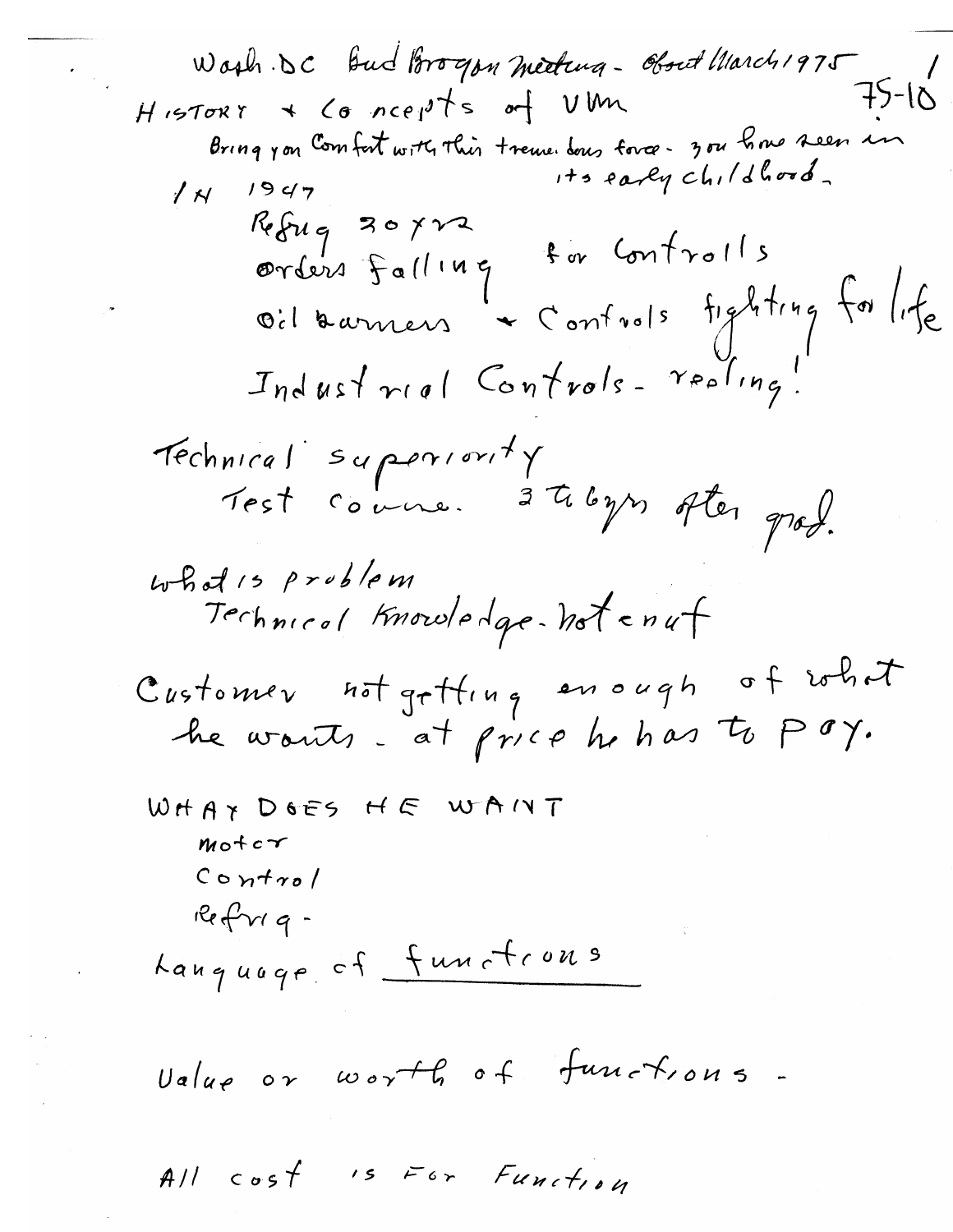## L. D. MILES SEDGEFIELD R 5 B 840 **EASTON, MD. 21601**

 $system$  5 -Maming & un deverton ding functions.

Ν.

$$
ExE_{N} = 0
$$

 $-61$ McGrow Hill. Sook sopon-Germons-éte The Countries - $($  chow books) Other Count nes began uniting them our body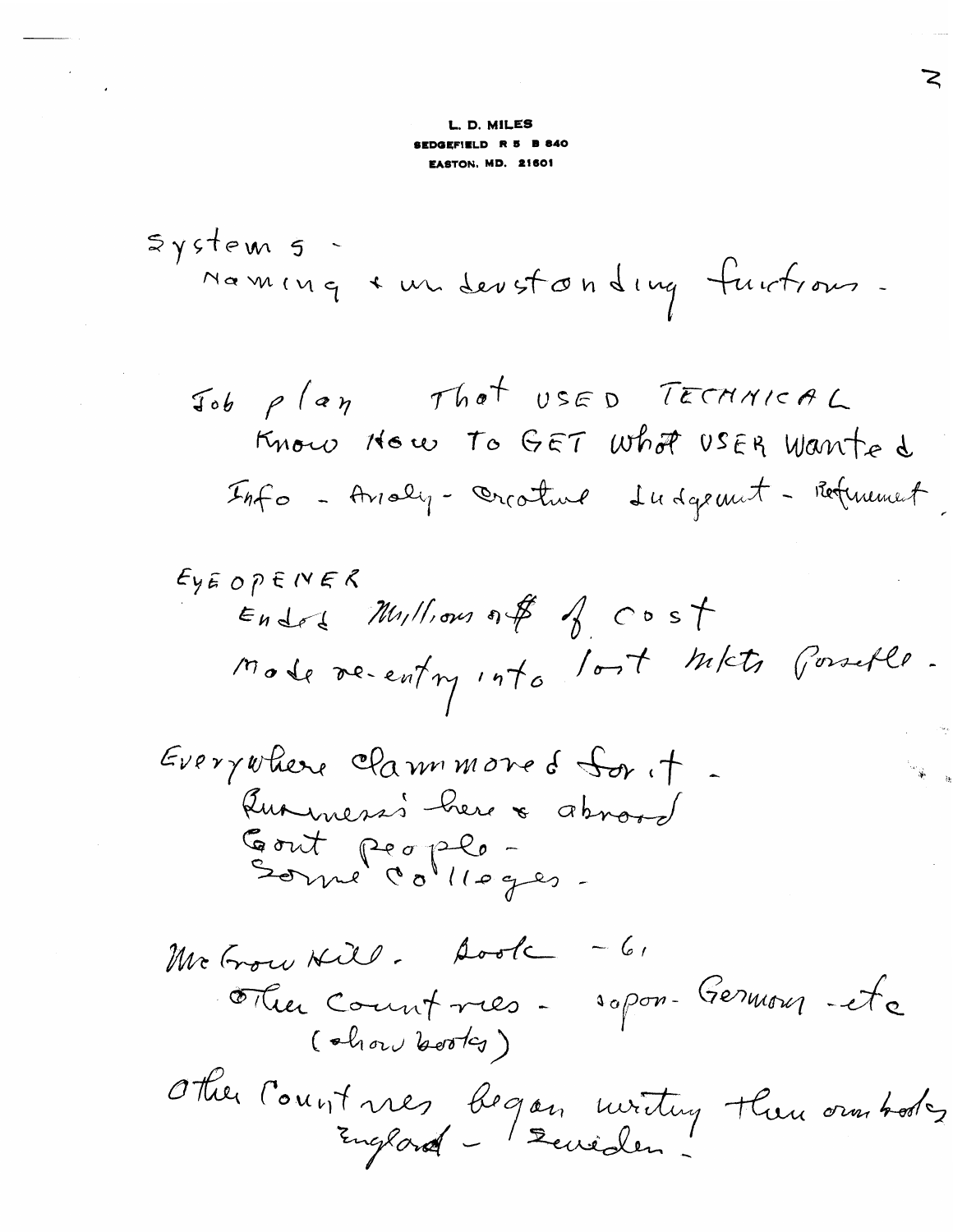L. D. MILES Meanwhile I had a groupes adogen Intension trainy - Aurela -Them No Man Quolibed until  $z$  weeks  $\tau$  $6\,$  mo work Inst motor in agoing course -Mon became se mell quolifiel-Meanwhile,<br>Adm. Leggett<br>"Must attou Couse quit te hought by this They sent Meats our counter they said "wiewegot to teach it to They Lich Meanwhile me also tought it to our suppliers.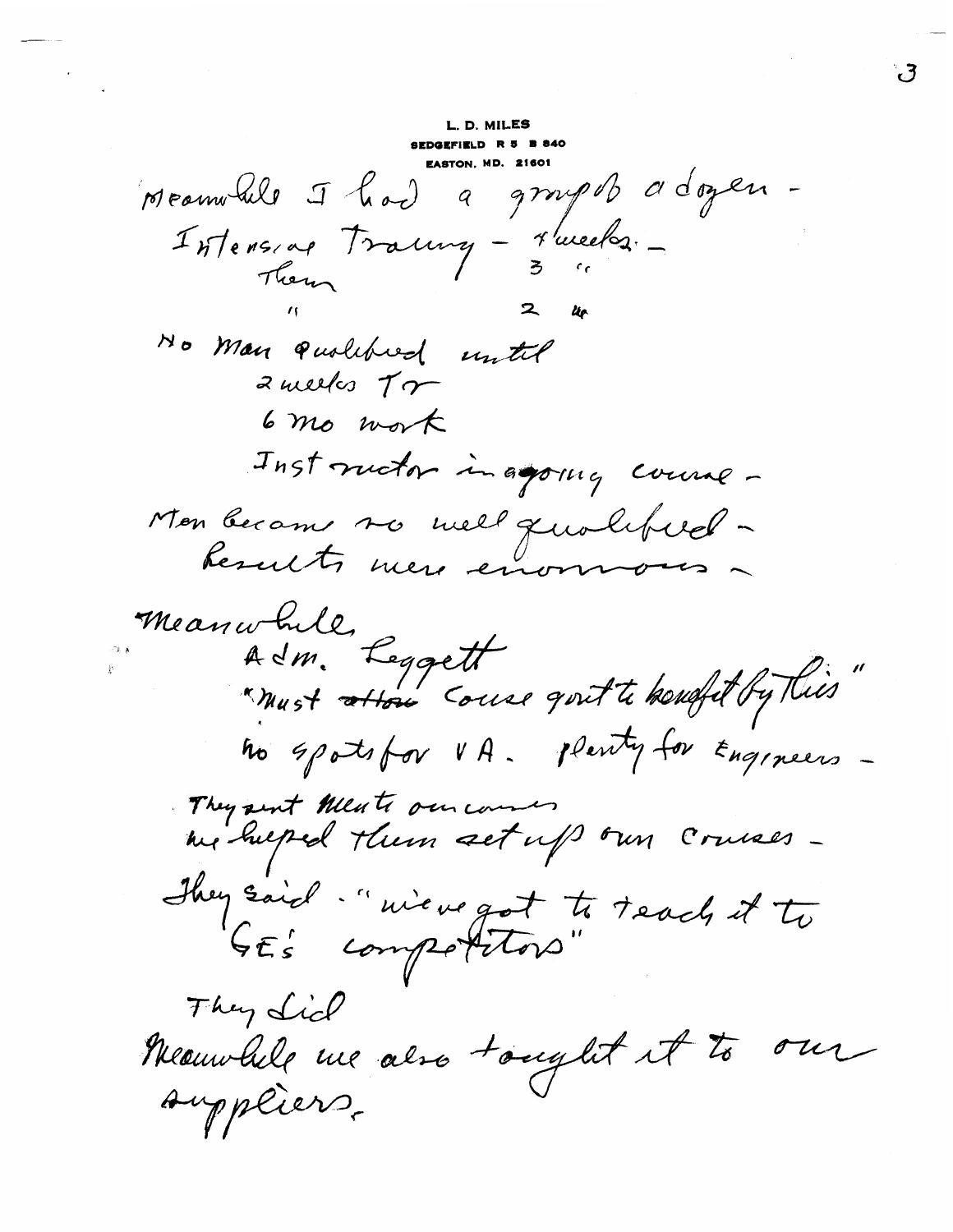L. D. MILES

Meanwhile it spread Adm proctices Research & Development uninversities Chemical Industries Construction indulnes

Time Marcheson -Several USA Berta Fallom mudge<br>Del Sola-Remonte by LDun -

Nome - TechN VA - $U E$ - havy -Now trouve VM used by Joy

WAR IS ITS FUTURE WITH YOU ?